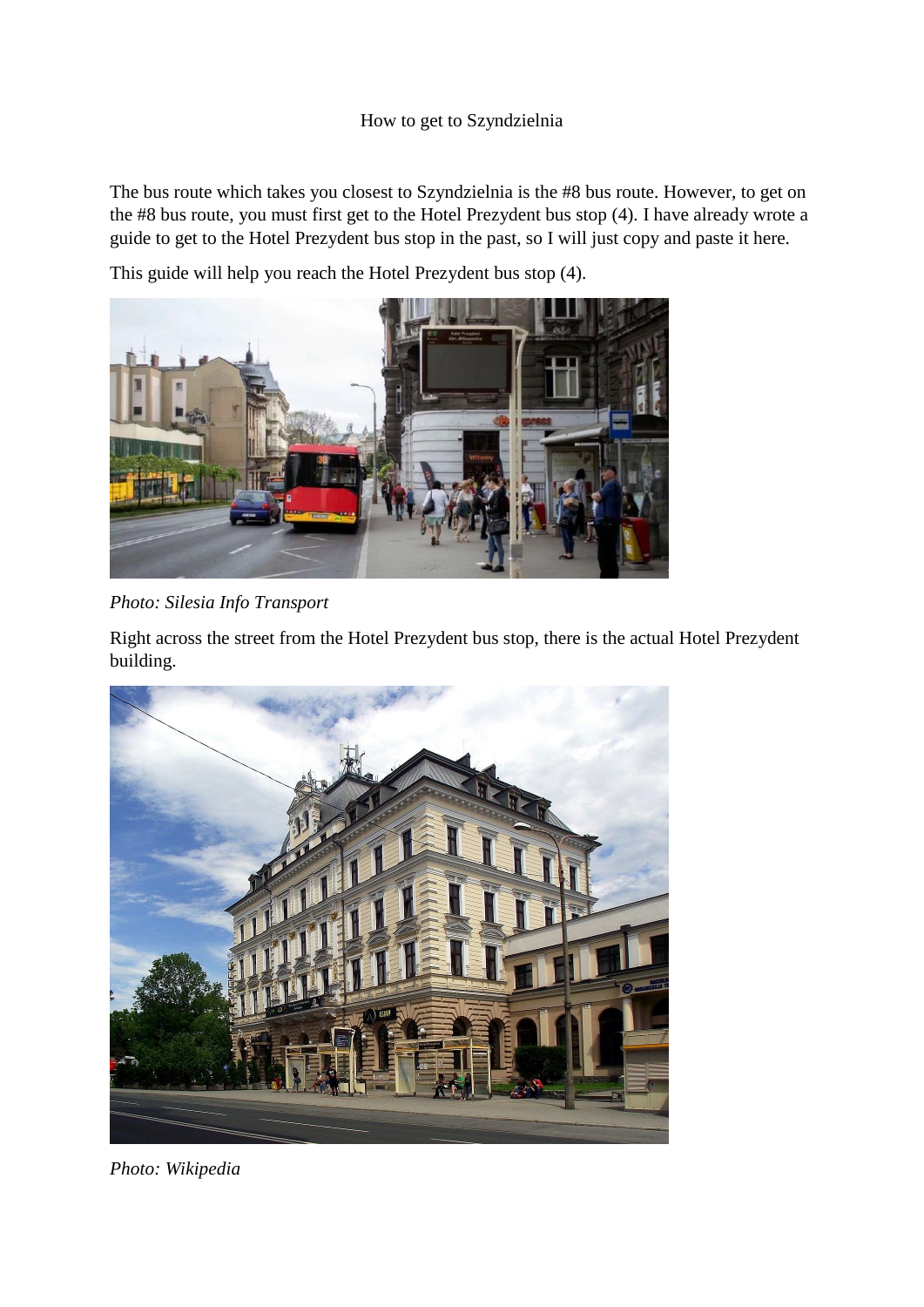There are two bus routes, #2 and #4, which will take you from a bus stop near the Student Dormitory to the Hotel President bus stop.

First, you will want to go to the Osiedle Kopernika (132) bus stop, which is right next to the Student Dormitory, walking there should take you around two minutes.



From this bus stop, you can get on the buses which operate the routes #2 and #4. You can check at what time the buses will be arriving and departing the bus stop at these corresponding links:

#2:<https://rozklady.bielsko.pl/#stop/132/2/RT-P/>

#4:<https://rozklady.bielsko.pl/#stop/132/4/RT-P/>

Once you are one of these buses, you will want to stay on them until you reach the stop Hotel Prezydent bus stop (4). This trip should take you around 14 minutes.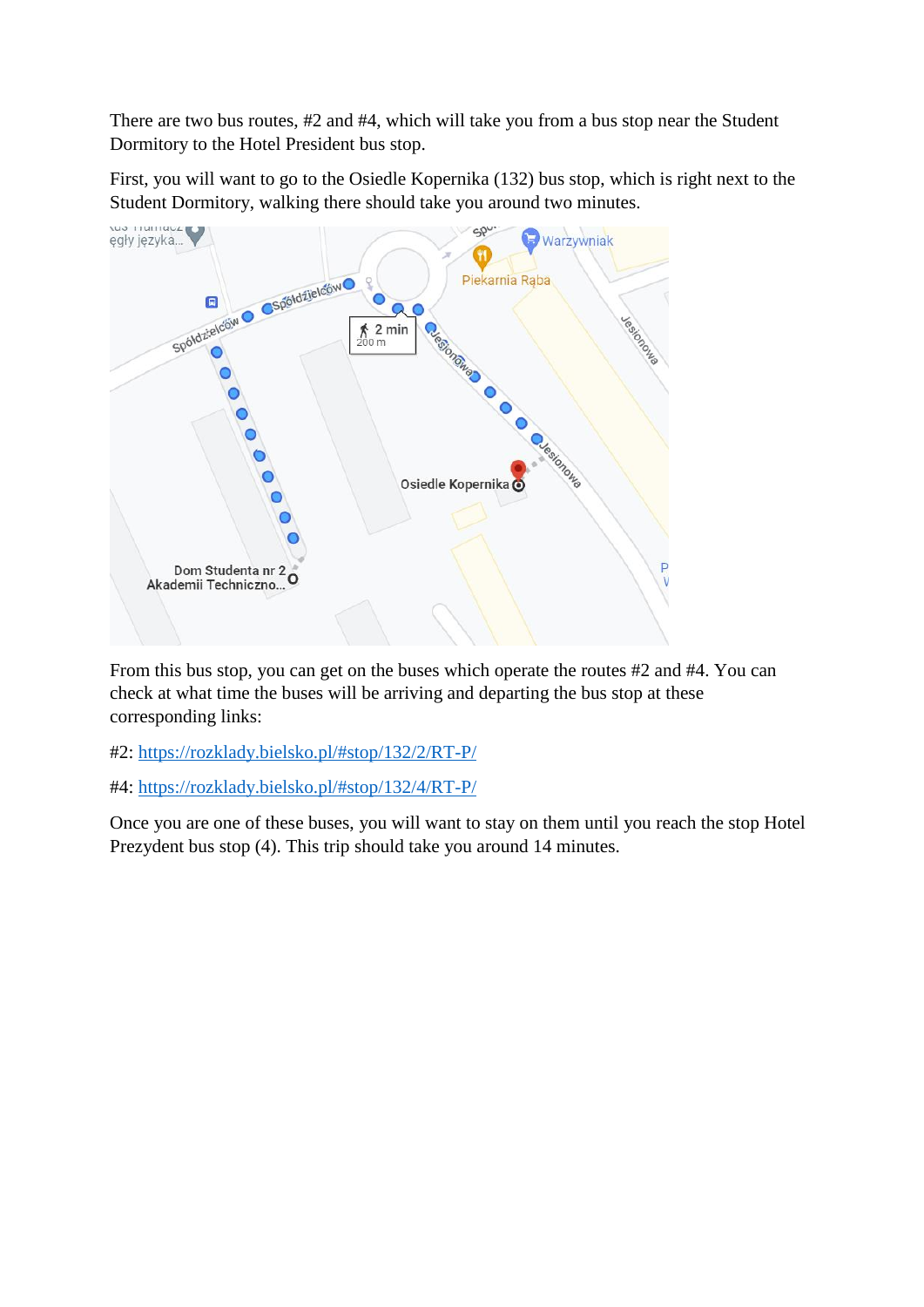

Congratulations, you have arrived at the Hotel Prezydent bus stop. Once you have arrived there, from the same bus stop you will want to wait until the bus #8 comes, which will take you to the karbowa parking bus stop (602), which is the closest bus stop to the Szyndzielnia.

You can check at what times the #8 bus stop will arrive here: <https://rozklady.bielsko.pl/#stop/4/8/RT-P/>